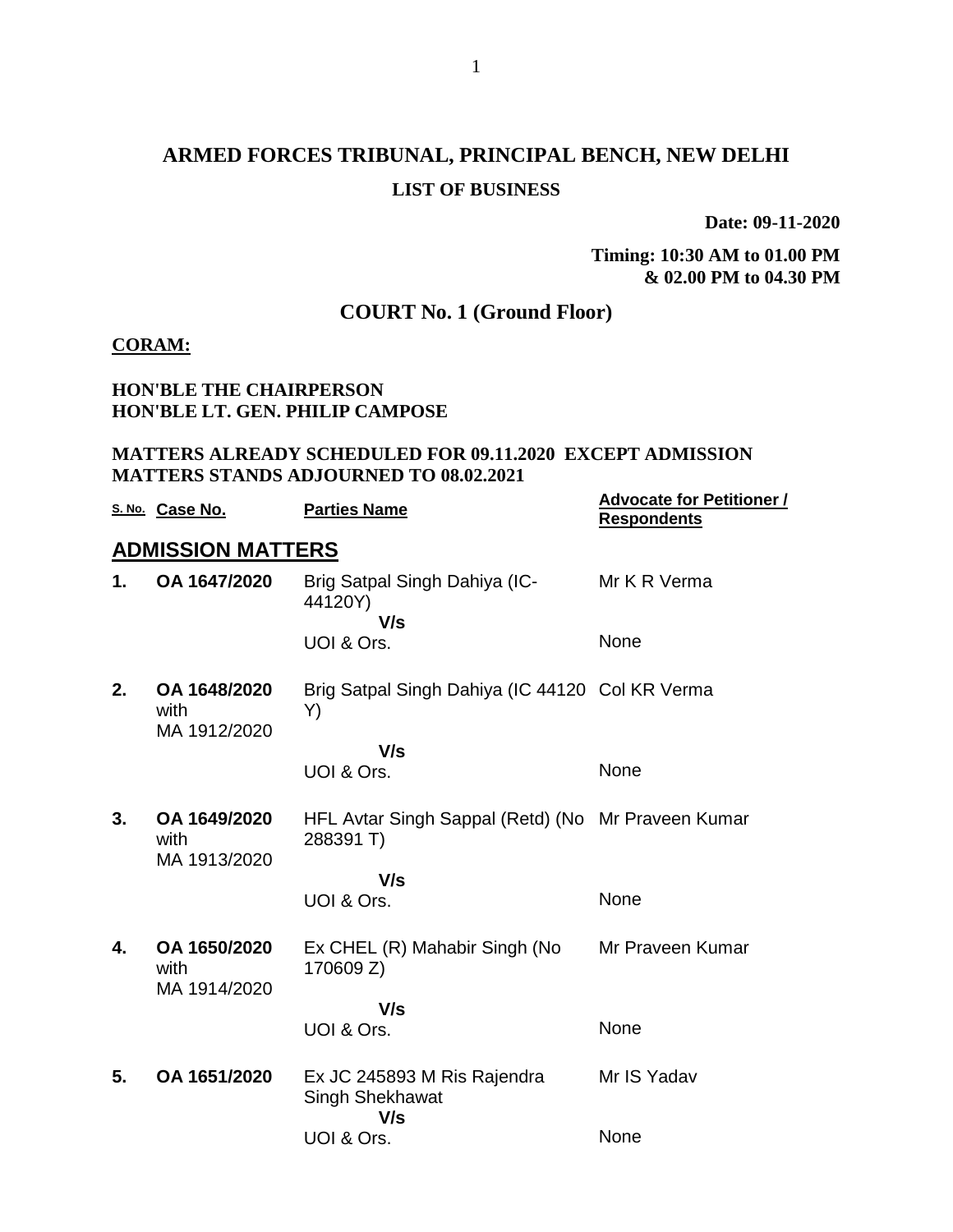| 6.  | OA 1652/2020                         | Ex Sgt Rajesh Kumar Gupta<br>(777272K)            | Mr Ajit Kakkar & Associates |
|-----|--------------------------------------|---------------------------------------------------|-----------------------------|
|     |                                      | V/s<br>UOI & Ors.                                 | None                        |
| 7.  | OA 1661/2020<br>with<br>MA 1920/2020 | Ex Nk/DSC Madhukar Patil<br>(2775001H)            | Mr U S Maurya               |
|     |                                      | V/s<br>UOI & Ors.                                 | None                        |
| 8.  | OA 1662/2020                         | Ex Nk/DSC Mohamad Rasulu<br>(14357517Y)           | Mr U S Maurya               |
|     |                                      | V/s<br>UOI & Ors.                                 | None                        |
| 9.  | OA 1663/2020                         | No. 1077905-Y Ex Dfr Joginder<br>Singh            | Mr. Rajiv Manglik           |
|     |                                      | V/s<br>UOI & Ors.                                 | None                        |
| 10. | OA (Appeal)<br>1664/2020             | Sqn Ldr Sudhanshu Rai (29052)<br>F(P)             | Mr. Rajiv Manglik           |
|     |                                      | V/s<br>UOI & Ors.                                 | None                        |
| 11. | OA 1667/2020                         | IC-54505K Col Rajiv Mehta (Retd.)                 | Mr. Ankur Chhibber          |
|     |                                      | V/s<br>UOI & Ors.                                 | None                        |
| 12. | OA 1668/2020                         | IC-54408M Col Shiv Balak Mishra                   | Mr. Ankur Chhibber          |
|     |                                      | V/s<br>UOI & Ors.                                 | None                        |
| 13. | OA 1669/2020<br>with<br>MA 1929/2020 | Ex PO LOG (F&A) Abhranjan<br>Kumar (212062-K)     | Mr. Praveen Kumar           |
|     |                                      | V/s                                               |                             |
|     |                                      | UOI & Ors.                                        | None                        |
| 14. | OA 1670/2020<br>with                 | Ex Sep Sunder Mani (14235721-H) Mr. Praveen Kumar |                             |
|     | MA 1930/2020                         | V/s<br>UOI & Ors.                                 | None                        |